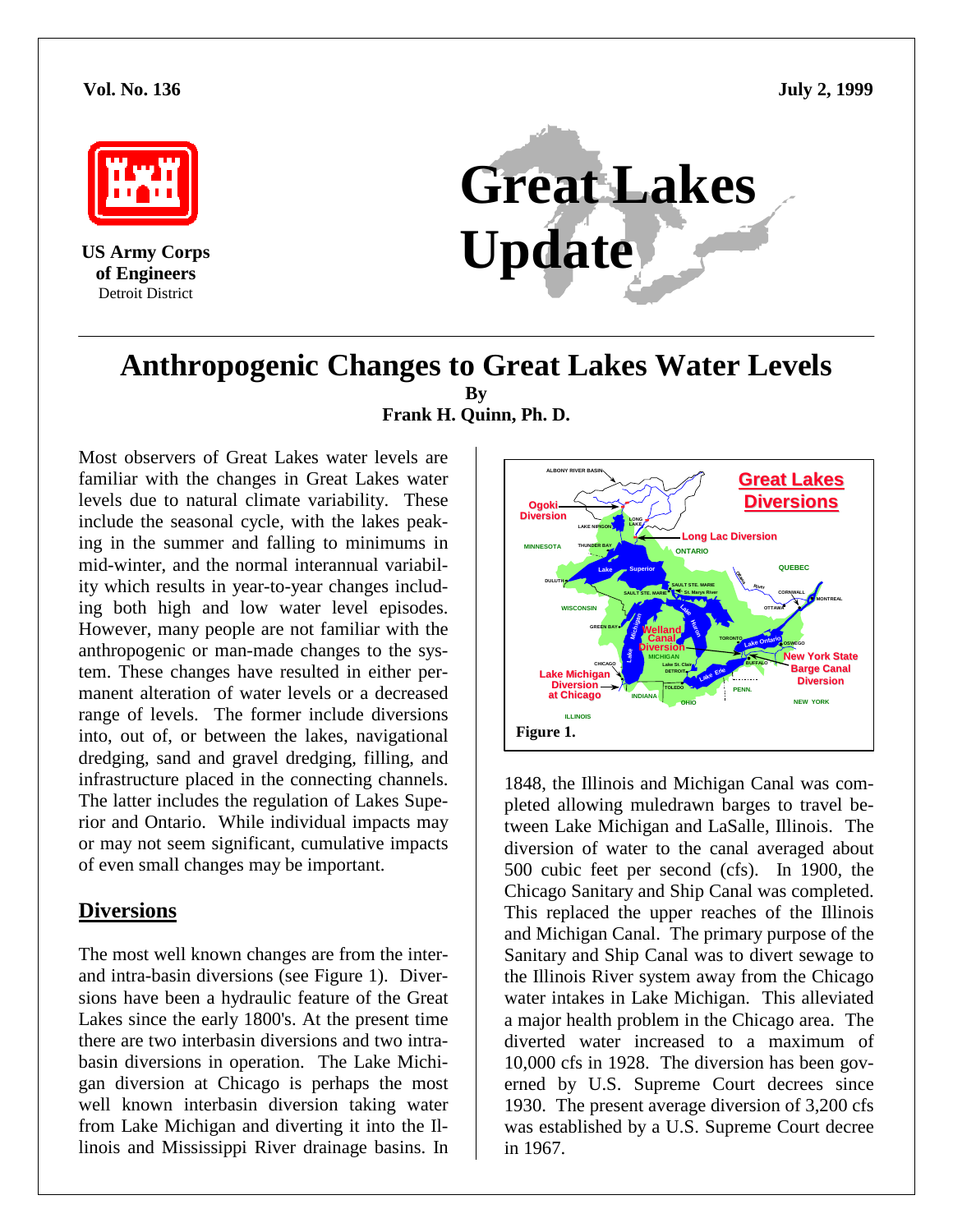#### **2 Great Lakes Update** July 2, 1999

The Long Lac and Ogoki Diversions starting in 1941 and 1943, respectively, divert water from the Hudson Bay watershed into Lake Superior. These are entirely separate projects. The original intent of the Long Lac Diversion was to drive logs south to Lake Superior for the logging industry. However both the Long Lac and the Ogoki Diversions are important today for hydropower generation. Electricity is generated as the water arrives at Lake Superior, and at the St. Marys, Niagara, and St. Lawrence River hydropower plants. The combined diversions on an annual basis have ranged from 1,100 cfs in 1941 to a maximum of 8,000 in 1964. At the present time the combined diversions are averaging about 5,000 cfs. These diversions are governed by an exchange of notes between the U.S. and Canada.

The Welland Diversion and New York State Barge Canal are intrabasin diversions, transferring water from the Lake Erie to the Lake Ontario basin. A reconstructed Welland Canal was completed in 1882 which required the diversion of water from Lake Erie. The diversion supported navigation through the canal. In the late 1880's and 1890's, the canal was adapted for hydropower generation which increased the need for diversions of water from Lake Erie. The initial diversion requirements were about 400 cfs. During the intervening years since 1900, additional power generation has been developed leading to the present diversion of about 8,500 cfs.

The Barge Canal is a relatively minor diversion

taking approximately 1,000 cfs from the upper Niagara River at Buffalo and discharging it into Lake Ontario at 4 locations along the shoreline. The Barge Canal was originally constructed in the early 1800's and reconstructed in 1918 to its present configuration. Its purpose is navigation and recreational boating between Lake Erie and Lake Ontario and the Erie Canal. The changes in the various diversion rates over time since 1860 is shown below in Figure 2.



The diversions, with the exception of the New York State Barge Canal, have measurable impacts on the water levels, as shown in Table 1 below. The effects on Lakes Superior and Ontario are dependent upon the regulation plans in effect at any given time.

# **Channel Modifications**

A second major source of anthropogenic lake level changes has been channel modifications in

| Diversion          | Amount<br>cfs | Superior<br>ft | Michigan-Huron<br>ft | Erie<br>ft | Ontario<br>ft    |
|--------------------|---------------|----------------|----------------------|------------|------------------|
| Long Lac $-$ Ogoki | 5,600         | $+0.21$        | $+0.37$              | $+0.25$    | $+0.22$          |
| Chicago            | 3,200         | $-0.07$        | $-0.21$              | $-0.14$    | $-0.10$          |
| Welland            | 9,400         | $-0.06$        | $-0.18$              | $-0.44$    | $\boldsymbol{0}$ |

Computed Impacts of Existing Diversions on Lake Levels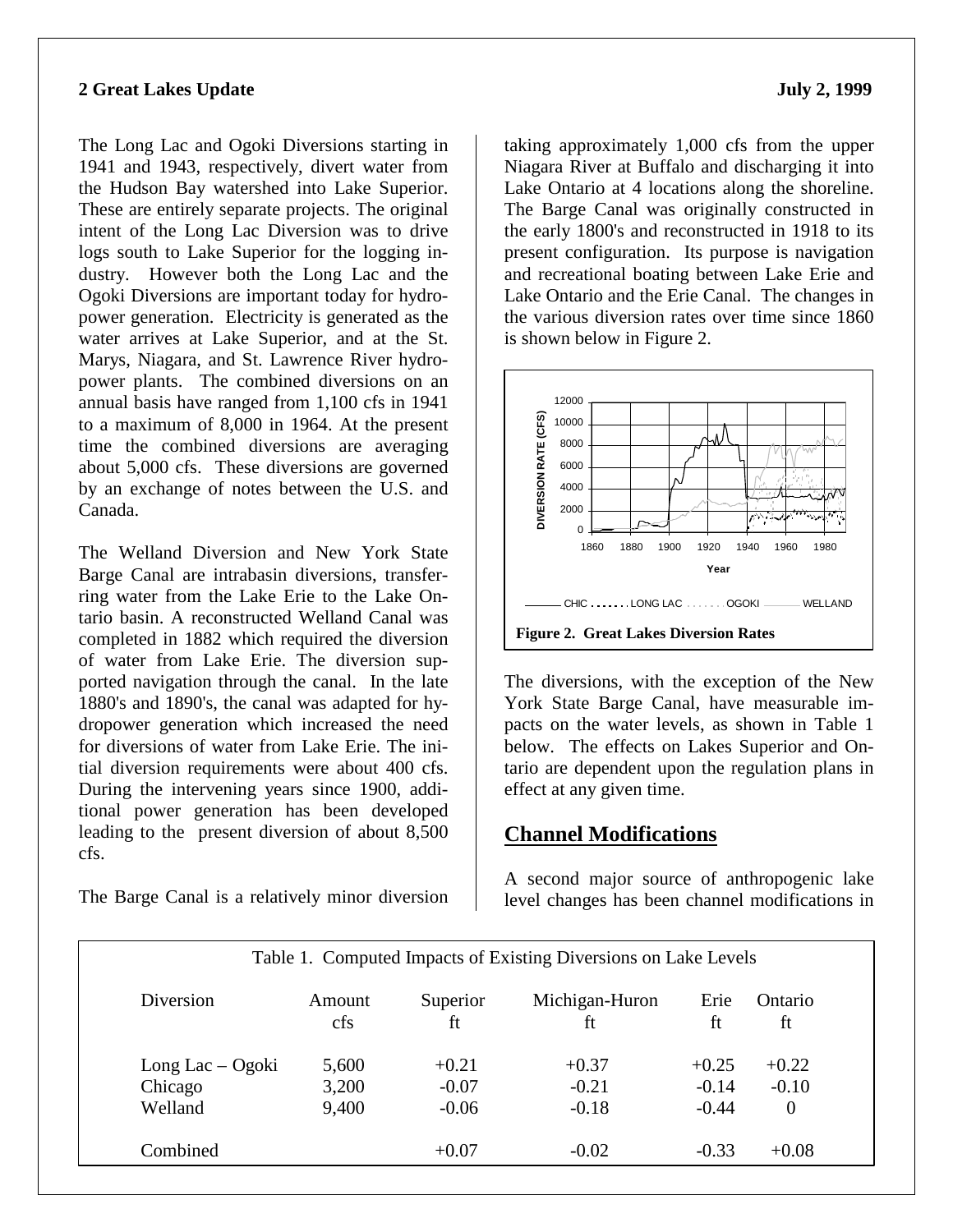#### **3 Great Lakes Update** July 2, 1999

the St. Clair, Detroit, and Niagara Rivers. Dredging navigation channels and sand or gravel mining from the river beds increase the flow capacity of the rivers. Filling in constricted areas of the rivers and construction of engineering works such as bridges which require large supports in the rivers decreases the flow. It is important to note that projects in the connecting channels have a permanent effect only upon the upstream lakes due to backwater affects. St. Clair River dredging for the 25-foot and 27-foot navigation projects in the mid-1930's and early 1960's, and sand and gravel dredging between 1908 and 1925, have lowered Lake Michigan-Huron by about 0.9 foot. Uncompensated dredging projects were also undertaken between 1860 and 1900, concentrated primarily at the head of the river and in the St. Clair delta with unknown effects.

The Detroit River also underwent navigation dredging between 1907 and 1913 in the lower river and between 1919 and 1921 in the Grosse Pointe Channel at the head of the River. The Detroit River was also dredged for the 25-foot and 27-foot navigation projects. Compensating works were designed and placed in the river to compensate for the water level changes due to the projects. Prior to 1900, dredging projects in the Grosse Pointe Channel and at the Limekiln Crossing were undertaken. These had an undetermined effect on the levels of Lakes St. Clair and Michigan-Huron.

Channel modifications in the upper Niagara River include the Bird Island Pier, piers for the construction of the International Railway and Peace Bridges, and channel filling around Squaw Island and in the vicinity of Fort Erie. The net effect of the modifications has been an increase of about 0.4 foot in the water levels of Lake Erie and an increase of about 0.1 foot in the water levels of Lakes Michigan-Huron. Channel modifications to the St. Marys and St. Lawrence Rivers and their impacts on lake levels are generally tied to the effects of the regulation of Lake Superior and Lake Ontario outflows control works.



An excellent way of assessing cumulative impacts in the connecting channels is to examine the differences in elevation between Lakes Michigan-Huron and Erie. These differences, as shown in Figure 3, integrate all the impacts in the St. Clair, Detroit, and Niagara Rivers. The combined effect of diversions and changes in the Niagara River on Lake Erie approach +0.1 foot, leading to a negligible rise in Lakes Michigan-Huron. Figure 3 then represents the cumulative impacts on Lake Michigan-Huron due to all anthropogenic changes in the Detroit and St. Clair Rivers. Thus the net lowering of Lake Michigan-Huron is observed to be about 1.8 feet since the 1860-1880 time period and about 1.0 foot since 1900.

### **Regulation**

With the completion of the Lake Superior compensating works in 1921, total control of the outflow became possible. The desired goal of Lake Superior regulation was to reduce the natural range of levels on that lake. Prior to implementation of Plan 1977 in 1979 and its successor, Plan 1977-A (the current regulation plan) in 1990, Lake Superior regulation was based solely upon the water levels of Lake Superior. Plan 1977-A provides for the relative balancing of Lake Superior with Lakes Michigan-Huron. The impact of Lake Superior regulation during the